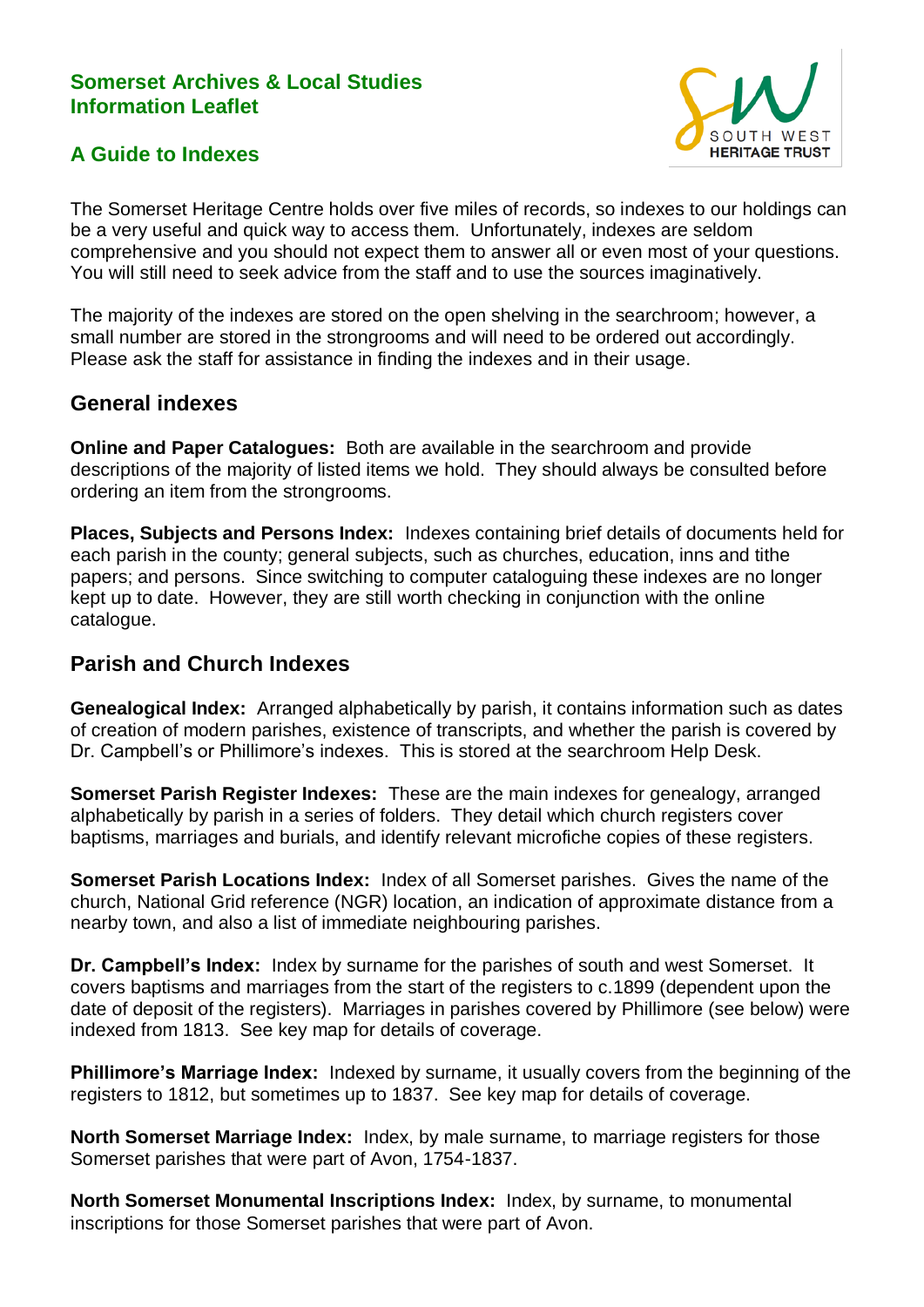**Bishop's Transcripts:** An index, by parish, for existing Bishop's Transcripts, (covering only about two thirds of the county of Somerset). From about 1600 but with less than 20% surviving up to 1800. Coverage is fairly complete up to 1800-1837. (D/D/Rr).

**Dwelly's Bishop's Transcripts Index:** Index, by surname, to some pre-1812 Bishop's Transcripts, covering parishes scattered over about a third of the county.

**Settlement and Bastardy Papers Index:** Index, by surname, of settlement and bastardy papers found in parish and other collections

**International Genealogical Index** (Mormon Index): Index, by surname, of births/baptisms and marriages. The index covers a small percentage of register entries for the county, but provides almost comprehensive coverage of surviving pre-1837 nonconformist register entries.

**Clergy Index:** Index, by person and place, to ordination and presentation papers, 1697-1837. See also F. W. Weaver (ed), *Somerset Incumbents*, 1889, which can be found on the library shelves, and the **Fitzroy Jones Clergy Index,** which is an index to Somerset clergy, 1309-18<sup>th</sup> century, based mainly on information from Bishop's registers, and thus largely excludes curates.

**Glebe Terriers Index:** Index to Glebe Terriers (D/D/Rg), being surveys of glebe lands and tithes belonging to each parish, largely for the  $17<sup>th</sup>$  century.

**Marriage Licences Index:** Index, by surname, to marriage bonds and allegations. Main diocesan series, 1756-1850; Bridgwater area, 1787-94, 1801-11, 1817,1818; Peculiars from c. 1740.

**Deposition Books Index**: Index, by person and place, to diocesan deposition books (D/D/Cd), covering some books in the period 1670-1744.

**Parish Register Indexes:** Many parish registers have been indexed by private individuals. A list of any indexes available is included in the Somerset Parish Register Indexes, and there is a master index in collection A\CQY.

## **Census Indexes**

**Surname Indexes:** Printed indexes, arranged by surname, are available for many parts of the county for the years, **1841, 1851**, **1881** (whole county, can be searched by surname, census place or birthplace) and **1891**. For **1851** we also hold the Avon pages, which cover those North Somerset parishes that were originally within Avon. For **1871** a surname index exists for Taunton only, providing fiche and folio numbers.

**Census Indexes by Street:** Various street indexes to 1841-1901 censuses for some of the bigger Somerset towns only. Ask a member of staff for details.

#### **Indexes to documents**

**Manorial Indexes:** Contains brief details, by manor (*not* parish), of manorial documents held (e.g. court rolls, surveys etc).